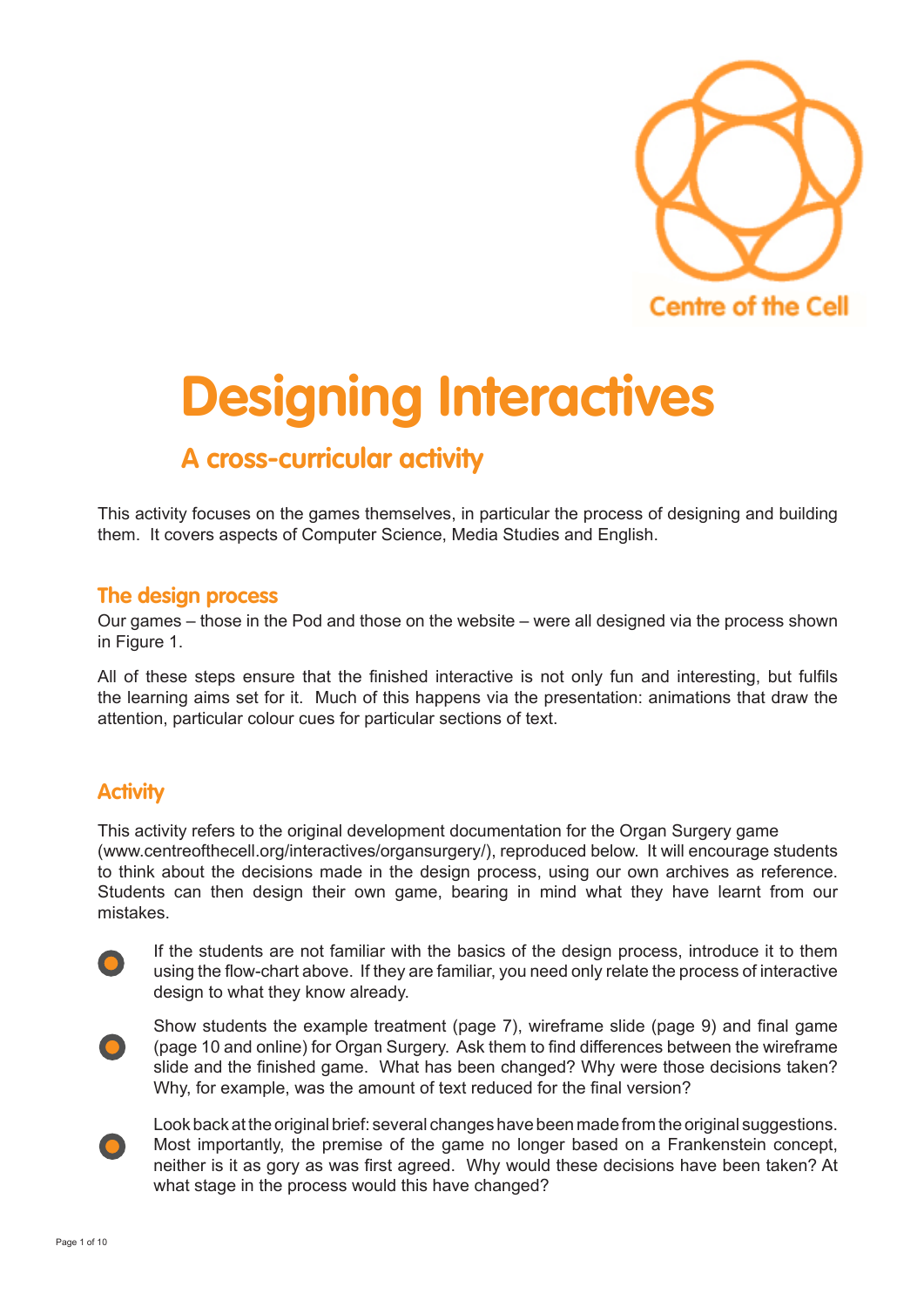

Ask them to design their own game, singly or in groups, based on a science topic of their choice. Explain that it must be aimed at an audience younger than themselves. If they cannot think of a topic they would like to use (it is often helpful to ask them to think back to a subject they had trouble with when they were younger) suggest some examples. Themes that work well include the rock cycle, the water cycle, and electrical circuits.



When they visit the Pod, ask pupils to look out for the language, animation and graphical choices made by Centre of the Cell designers. Ask them to think about why those choices may have been made.

## **Further work**

Depending on the background and ability of the group, it may be useful to run this as a longer-term project, with a completed flash game as the end product.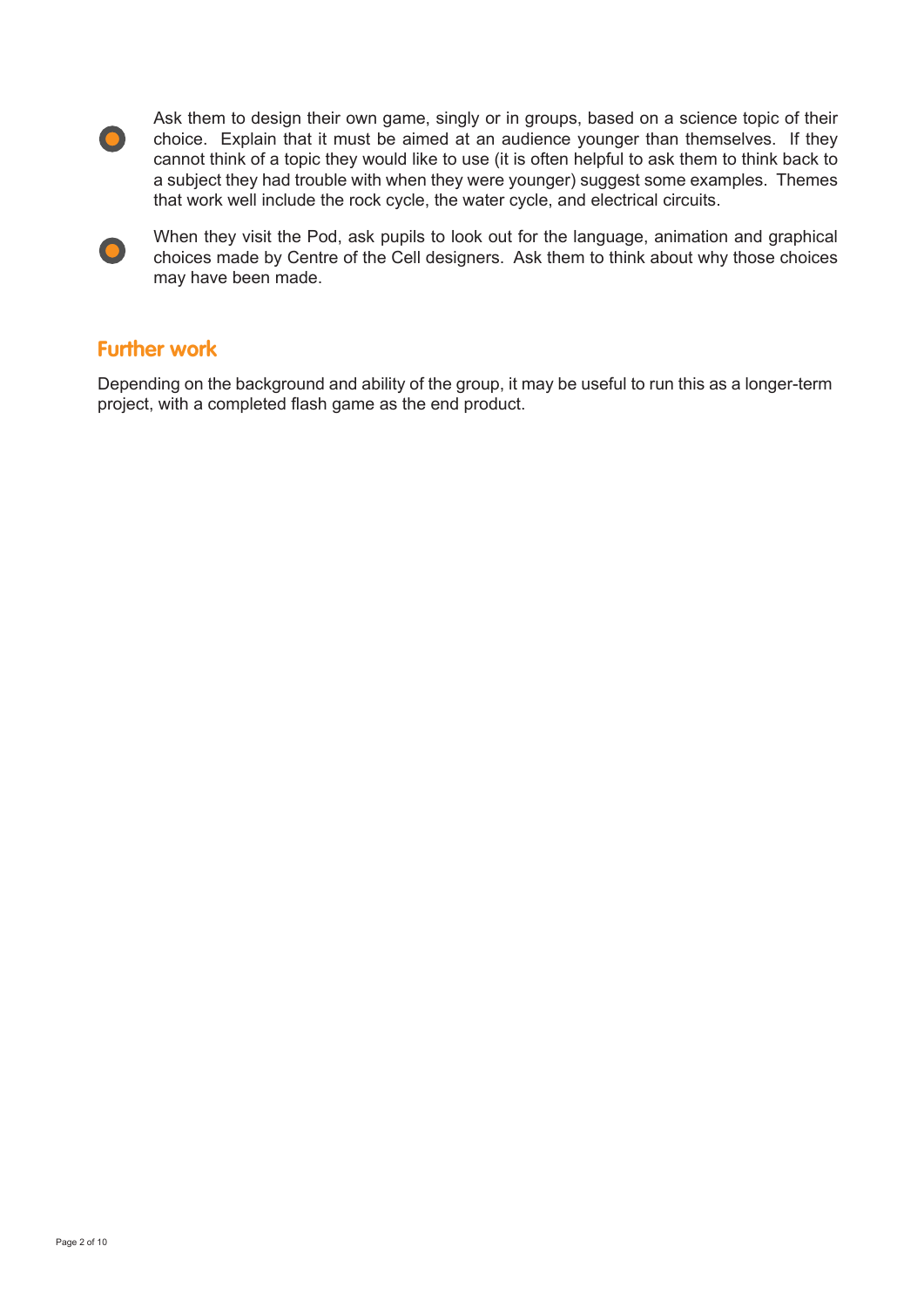*Figure 1 - Flowchart showing the design process for Centre of the Cell interactives*

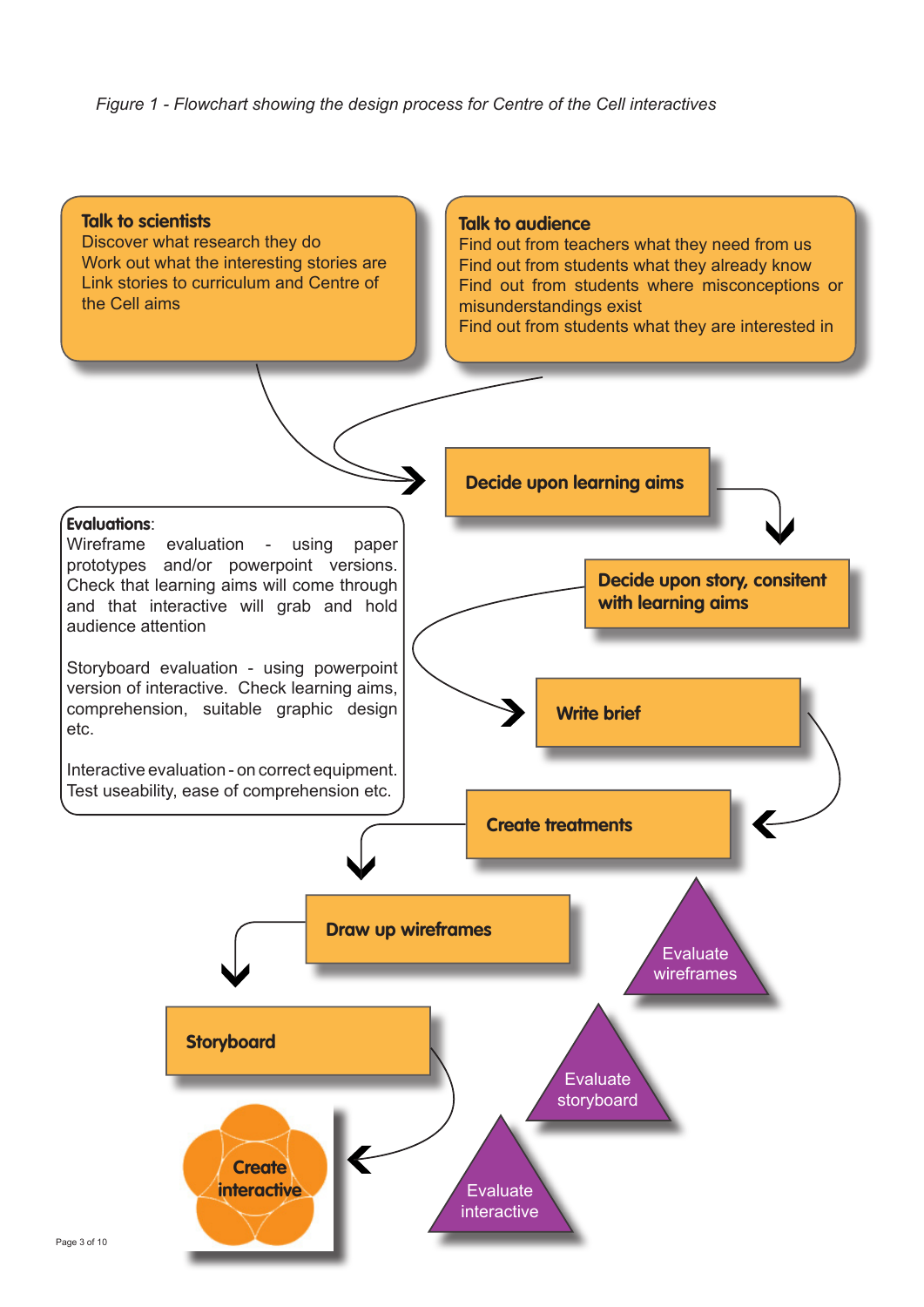# **Original Brief (2006)**

#### **Plasma screen P12: Touchscreen Interactive Web/Pod**

Working Title: Organ Surgery Target audience: KS2

#### Outline of game

A Frankenstein game, based on the idea that there is a body of a person that has had all of its internal organs removed and the player needs to put the organs back into the body, firstly to get each individual body system working and finally to make the whole body work. This game could be a beat-the-clock activity. The game should be gory with lots of blood. The player needs to have the feeling that they are performing surgery. The scene could be set on a surgical table, with green gowns and surgical instruments. If they get the task wrong then there are funny consequences – the body malfunctions or makes strange noises. If they get the tasks right they sew up the body and the patient comes to life.

#### Learning aims

Level 1

- to name the major body organs
- know where they are in the body

Level 2

what other organs they are linked to form organ systems

Level 3

Understand that each organ system is involved in a set of functions

Science Facts

Examples of the body systems are as follows:-

| <i>n nui uo i n</i> ecu <i>io mov</i> e. |                                                 |                                                                                   |
|------------------------------------------|-------------------------------------------------|-----------------------------------------------------------------------------------|
| <b>System</b><br>Level 1 message         | <b>Major Structures</b><br>Level 2 message      | <b>Functions</b><br>Level 3 message                                               |
| Skeletal system                          | bones cartilage tendons<br>ligaments and joints | they provide support and protection<br>for internal organs                        |
| Muscular system                          | Muscles skeletal,<br>(cardiac and smooth)       | Provides structure moves trunk and<br>limb (moves substances through the<br>body) |

#### *What do I need to move?*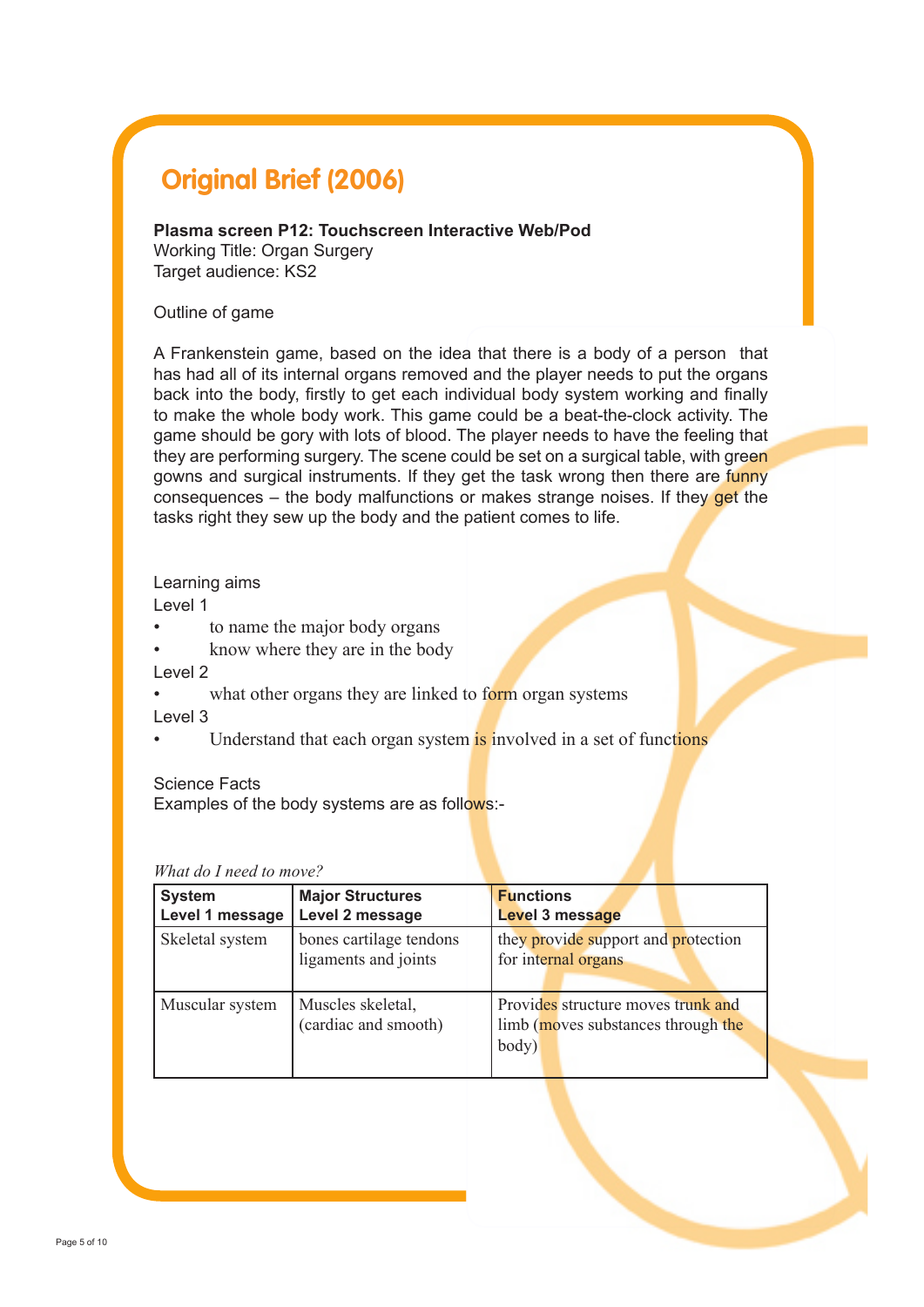## *What keeps my body free from infection?*

| <b>System</b><br>Level 1 message | <b>Major Structures</b><br>Level 2 message    | <b>Functions</b><br>Level 3 message                              |
|----------------------------------|-----------------------------------------------|------------------------------------------------------------------|
| Integumentary                    | Skin, hair and nails                          | Protects against pathogens (helps)<br>regulate body temperature) |
| Immune                           | Lymph nodes and vessels,<br>white blood cells | Provides protection against infection<br>and disease             |

### *What do I need to breathe?*

| <b>System</b><br>Level 1 message | <b>Major Structures</b><br>Level 2 message | <b>Functions</b><br>Level 3 message                                                    |
|----------------------------------|--------------------------------------------|----------------------------------------------------------------------------------------|
| Respiratory                      | Air passages, lungs                        | Carries air into and out of lungs,<br>where oxygen and carbon dioxide are<br>exchanged |
| Circulatory                      | Heart, blood vessels, blood                | Transports nutrients and wastes to<br>and from all body tissue                         |
| Muselces                         | Muscles (skeletal),<br>cardiac and smooth  | Moves substances through the<br>body. (Provides structure moves<br>trunk and limb)     |

## *What do I need to tell my body what to do?*

| <b>System</b><br>Level 1 message | <b>Major Structures</b><br>Level 2 message             | <b>Functions</b><br>Level 3 message                                                                                                                  |
|----------------------------------|--------------------------------------------------------|------------------------------------------------------------------------------------------------------------------------------------------------------|
| <b>Nervous</b>                   | Brain, spinal cord, nerves,<br>sense organs, receptors | Controls and coordinates body<br>movements and senses, controls<br>consciousness and creativity, helps<br>monitor and maintain other body<br>systems |
| Endocrine                        | Endocrine glands and<br>hormones                       | Maintain homeostasis, regulate<br>metabolism, water and mineral<br>balance, growth and sexual<br>development and reproduction                        |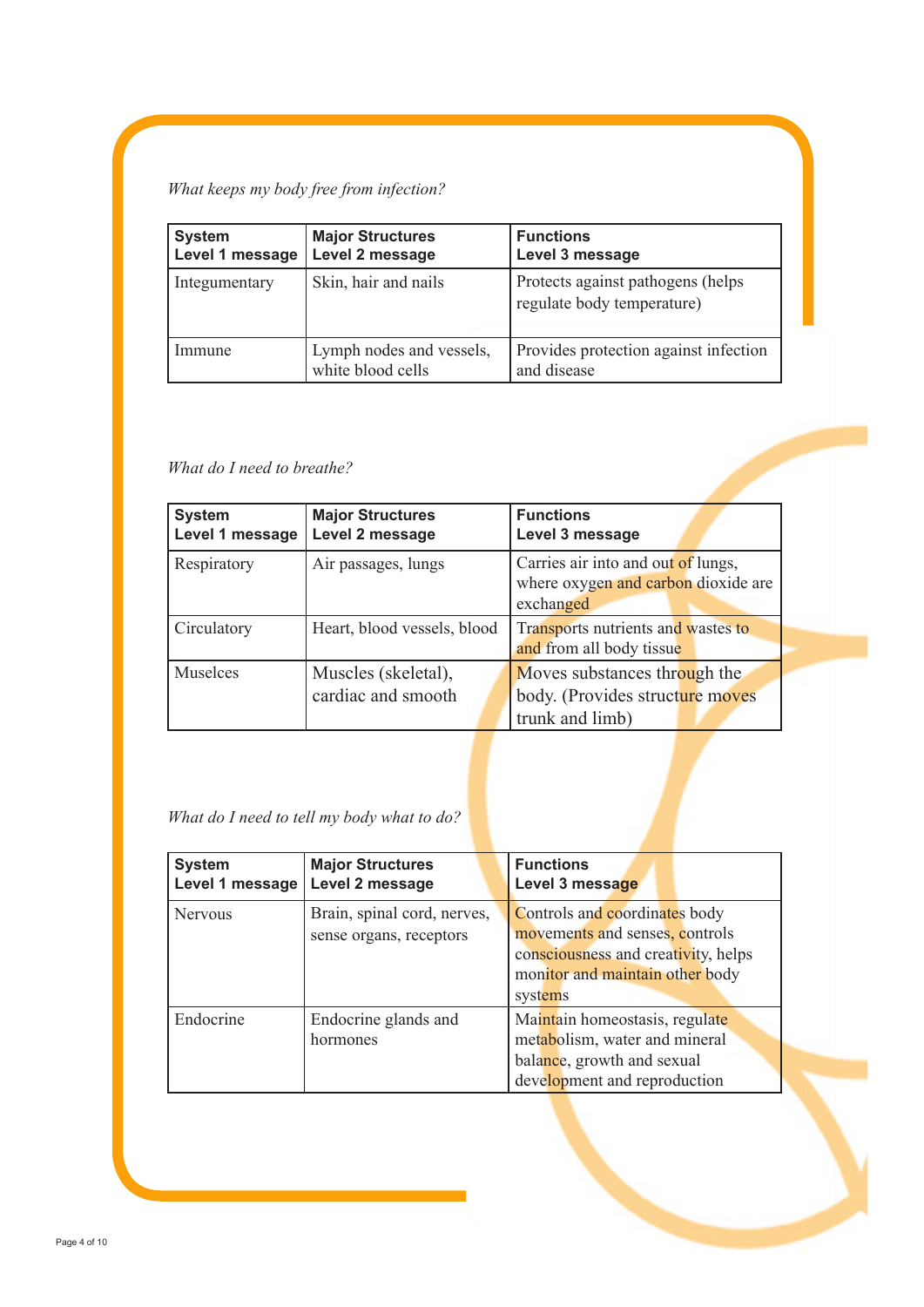*What deals with the food that I eat to give me energy?*

| <b>System</b><br>Level 1 message | <b>Major Structures</b><br>Level 2 message                                    | <b>Functions</b><br>Level 3 message                                                |
|----------------------------------|-------------------------------------------------------------------------------|------------------------------------------------------------------------------------|
| Digestive                        | Mouth, oesophagus,<br>stomach, liver, pancreas,<br>small and large intestines | Stores and digests food, absorbs<br>nutrients eliminates wastes                    |
| Muscular                         | Muscles (skeletal), cardiac<br>and smooth                                     | Moves substances through the body.<br>(Provides structure moves trunk and<br>limb) |
| Circulatory                      | Heart, blood vessels, blood                                                   | Transports nutrients and wastes to<br>and from all body tissue                     |

*Once the brief is finalised to everybody's satisfaction, a treatment is drawn up from the brief. The treatment that follows on the next page was drawn up by the contracted developers based on the finalised brief. This is the initial treatment for the game, showing the learning aims, a summary of the game, and a summary of the interactive component of the game.* 

*The treatment is there to show your ideas to your colleagues, boss or subcontractors.*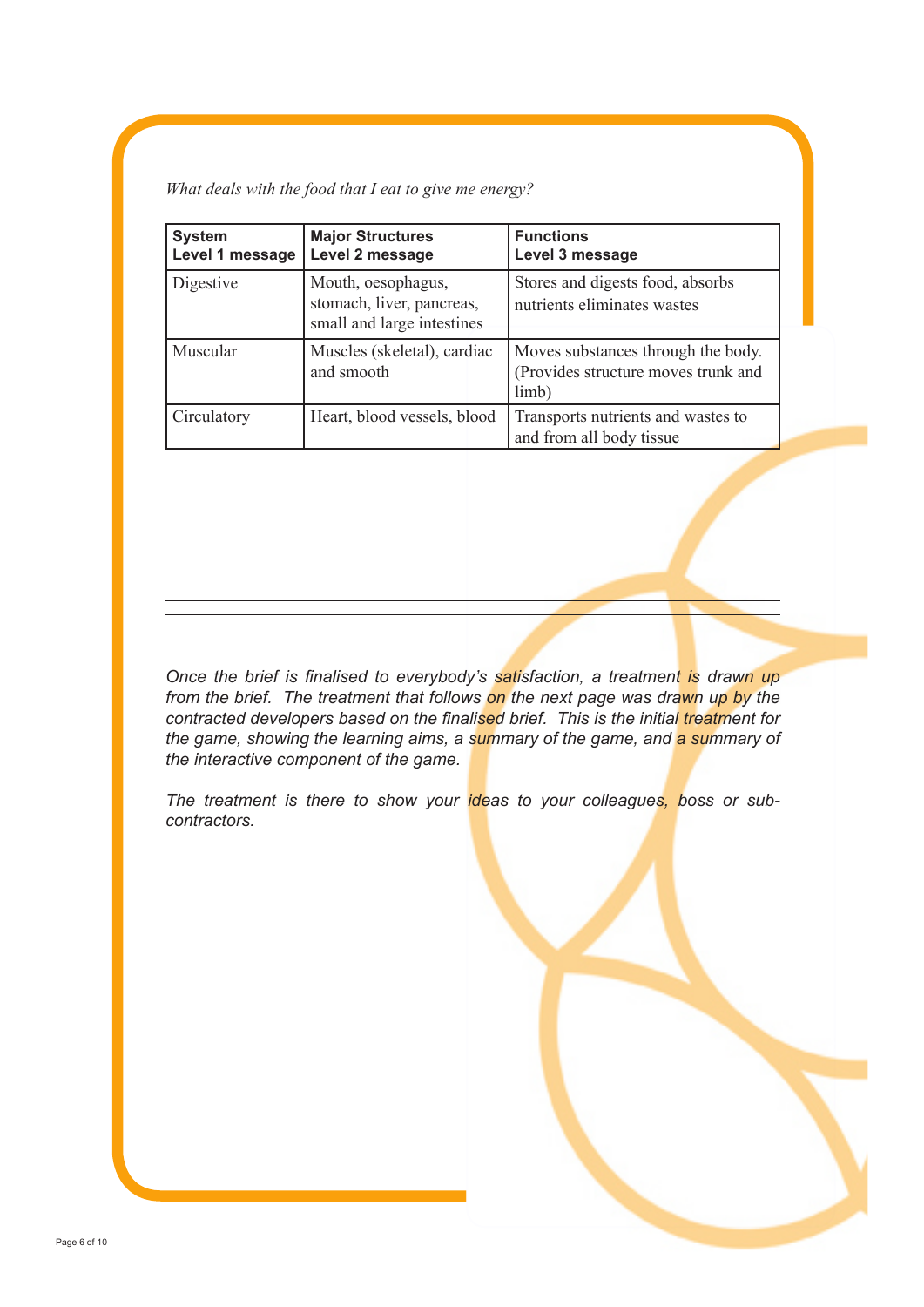# **Initital Treatment (March 2006)**

## **Organ surgery (P12) The organ systems: race against the clock**



Your mission: It's a race against the clock to keep your patient alive!

#### **VIRTUAL ORGAN SURGERY: TREATMENT**

A drag and drop game with a gratuitous use of blood and gore.

This interactive explores how the major organs are connected to form organ systems.

It's similar to the Tube map, an interconnection of tissues and circulatory vessels. You need to connect them in the right order to make the person breathe and move.

#### **The bodily systems covered include:**

What do I need to move? Skeletal and muscular systems

What do I need to make me breathe? Respiratory, circulatory and muscular systems

What do I need to tell my body what to do? Nervous and endocrine systems

What keeps my body free from infection? Immune and intergumentary systems

You get a payoff each time you get it right, i.e., the person breathes, moves etc.

Action: Idea requires further development from a science perspective, to make sure the science works.

#### **POSSIBILITIES**

**Major Organs** Appendix Brain Colon Diaphragm Ear<sup>1</sup> Eye **Heart** Kidney Larynx Liver Lung Nose Pharynx Pancreas Skin Small intestine Spleen **Stomach** Tongue

**Tissues** Connective tissue Endothelial tissue Epithelial tissue Glandular tissue Lymphoid tissue etc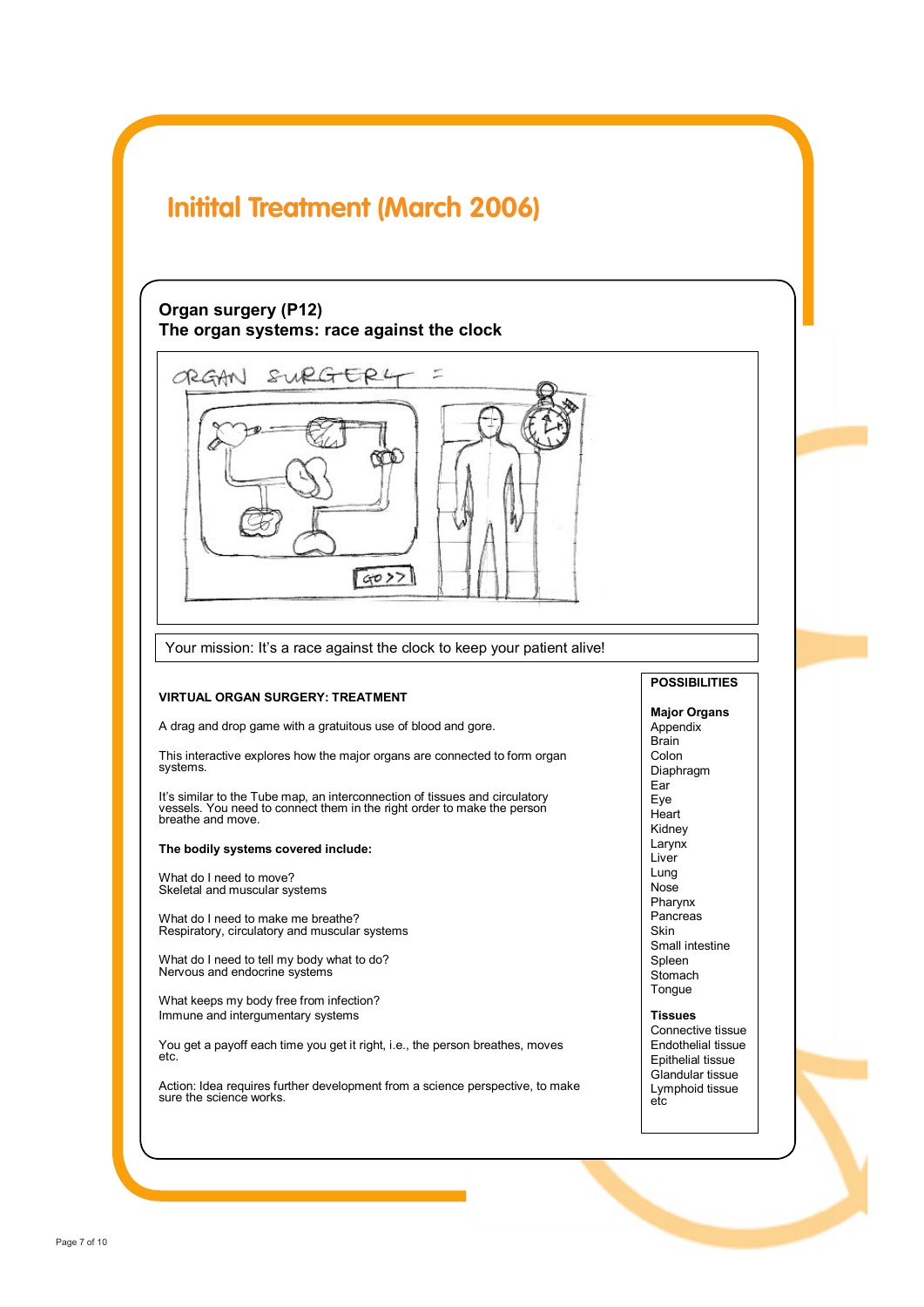

#### Organ surgery (P12) The organ systems: race against the clock SURGER4 ť. ORGAN  $9022$ Your mission: It's a race against the clock to keep your patient alive! **POSSIBILITIES VIRTUAL ORGAN SURGERY: TREATMENT Major Organs** tvech Appendix A drag and drop game with a gratuitous use of blood and gore. details Brain This interactive explores how the major organs are connected to form organ Colon ín Urief systems. Diaphragm Ear It's similar to the Tube map, an interconnection of tissues and circulatory<br>vessels. You need to connect them in the right order to make the person<br>breathe and move.<br> $\frac{1}{2} \frac{1}{2} \frac{1}{2} \frac{1}{2} \frac{1}{2} \frac{1}{2} \frac{1}{2} \frac{1}{$ Eye Heart - Once correct the tube map moves int once come of the two moves into<br>The bodily systems covered include: the body inthest correct locations Kidney Larynx Liver Lung What do I need to move? Nose Skeletal and muscular systems Pharynx What do I need to make me breathe?<br>Respiratory, circulatory and muscular systems Pancreas Skin Small intestine <del>. Yvews</del><br>What do I need to t<del>oll my body what to do? si</del>fed<br>Nervous and endocrine systems Spieen Stomach What do I need to be fenerally Tongue What keeps my body free from infection? Immune and intergumentary systems Dýzestrîn rystem **Tissues** Connective tissue You get a payoff each time you get it right, i.e., the person breathes, moves Endothelial tissue etc Epithelial tissue Glandular tissue Glandular tissue<br>Lymphoid tissue<br>etc Action: Idea requires further development from a science perspective, to make<br>sure the science works.  $-\Delta t + i \sqrt{m^2}$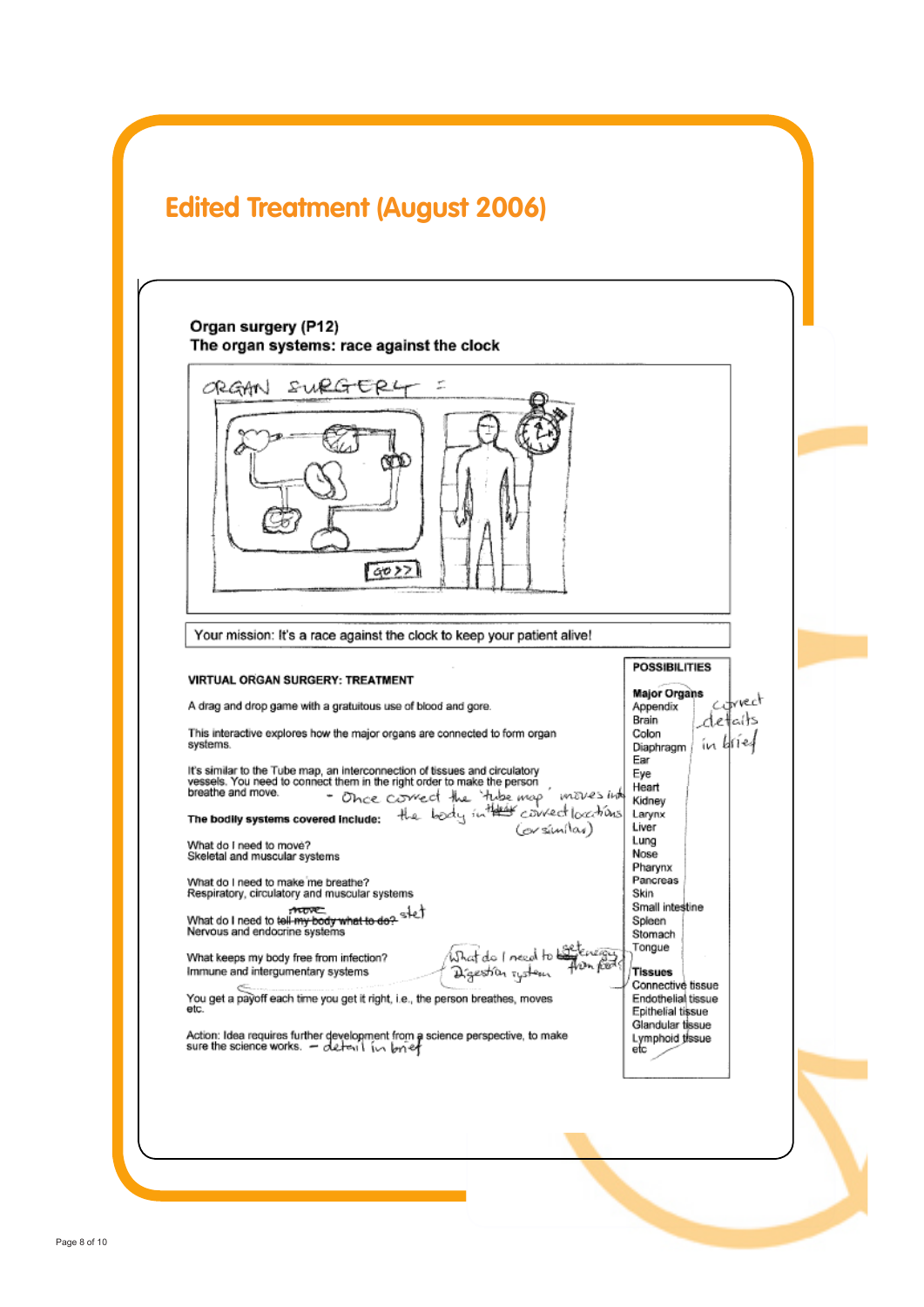## **Wireframe (December 2006)**

*Once the basic idea of the game has been agreed upon, the wireframe is drawn up. This is comprises several different pages, each one showing the main stage of the game. The slide shown below comes on completion of the game. Note that the extra information on font size and button placement takes into account both formats of the game – a touchscreen in the pod and an online that can also be played on an interactive whiteboard.*